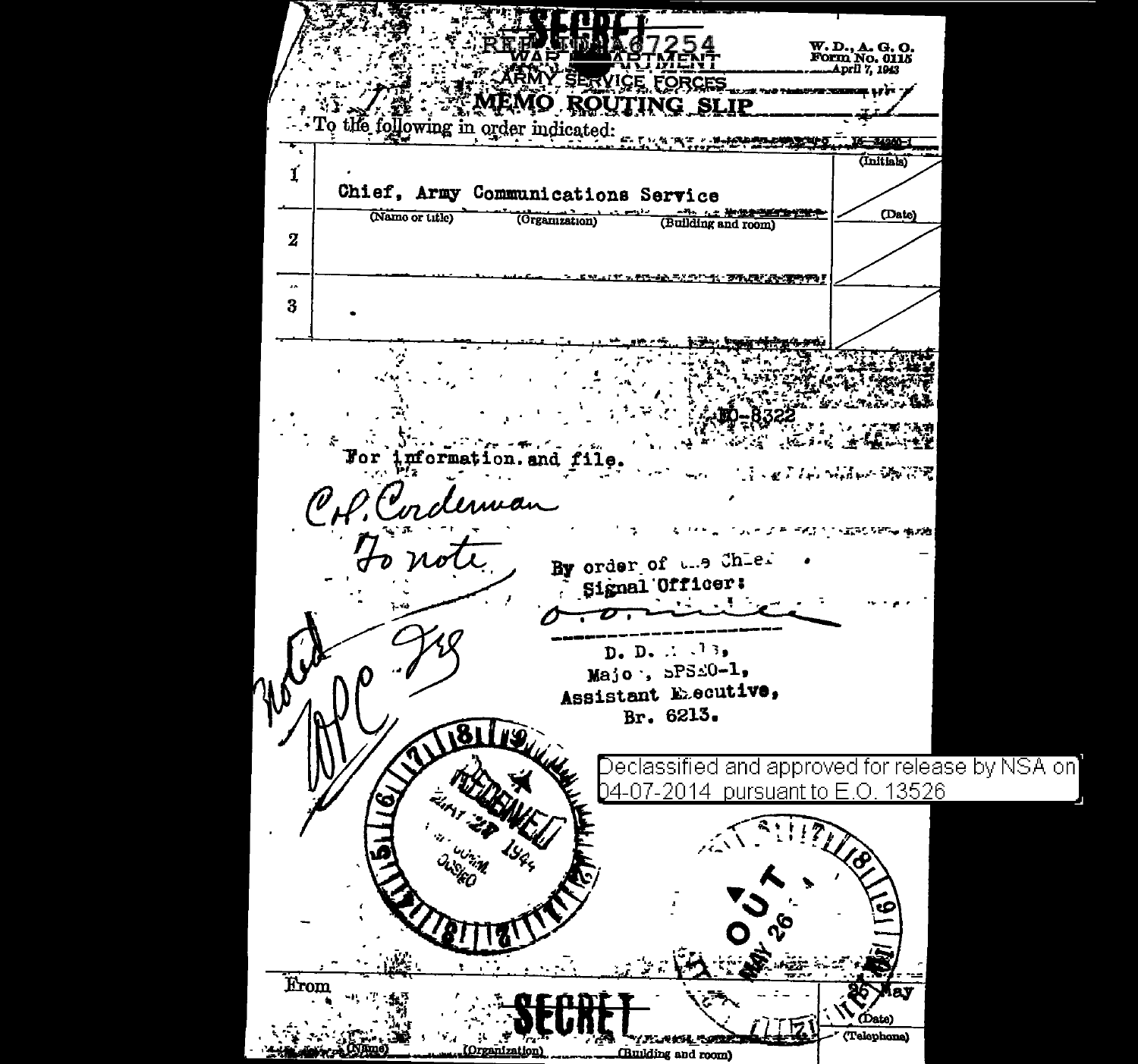| WAR DEPARTMENT                    |                                     |
|-----------------------------------|-------------------------------------|
| HEADQUAREERS, APMY SERVICE FORCES |                                     |
| <u> Urre.</u>                     |                                     |
| T <sub>0</sub>                    | Tre.<br><b>FOR</b>                  |
| Secretary of War                  | Appropriate Action                  |
| Adm. Asst., O.S.W.                | Approval                            |
| Under Sec. of War                 | Attaching File                      |
| Asst. Sec. of War                 | 8500<br>$\overline{\text{Comment}}$ |
| Asst. Sec. of War, Air            | Compliance                          |
| Chief of Staff, USA               | Concurrence                         |
| D.C. of S., USA                   | Consideration                       |
| Secretary, WDGS                   | Correction                          |
| A.C. of S., G-1, WDGS             | <b>Destruction</b>                  |
| A.C. of S., G-2, WDGS             | Discussion w/me                     |
| A.C. of S., G-3, WDGS             | Dispatch                            |
| A.C. of S., G-4, WDGS             | Distribution                        |
| Operations Div., WDGS             | Filing                              |
| <b>Budget Division, WD</b>        | Follow-up                           |
| Bur. Pub. Rel., WD                | Inform all concerned                |
| Civ. Aff. Div., WD                | Information                         |
| Legis. & Lia. Div., WD<br>$\cdot$ | <b>Initialing</b>                   |
| New Develop. Div., WD             | Issuing Orders                      |
| Spec. Plan. Div., WD              | L<br>Notation & Filing              |
| Inspector General                 | Notation & Return                   |
| WD Manpower Board                 | Noting & Forwarding                 |
| Comdg. General, AAF               | Processing                          |
| Comdg. General, AGF               | Recommendation                      |
| Quartermaster General             | Reply, Direct                       |
| Chief of Ordnance                 | Reply, Draft of                     |
| Chief of Engineers                | Reply prepared for                  |
| Chief of C.W.S.                   | Signature of:                       |
| Chief Signal Officer              | Secretary of War                    |
| Surgeon General                   | Adm. Asst., 0.S.W.                  |
| Chief of Transp.                  | Under Sec. War                      |
| Mil. Dist. Washington             | Asst. Sec. War                      |
| Army Hq. Commandant               | Asst. Sec. War, Air                 |
| Army Emerg. Relief                | Chief of Staff, USA                 |
|                                   | D.C. of S., USA                     |
|                                   | Comdg. General, ASF                 |
|                                   | Chief of Staff, ASF                 |
|                                   | Report                              |
|                                   | ٠<br>Signature                      |
| Attention of:                     |                                     |
|                                   |                                     |
|                                   |                                     |

3 facts - Ltr 5-23-44<br>Diep Slip 5-25

 $\ddot{\phantom{0}}$ 

Office of Chief of Staff Army Service Forces. Weshington, D. C.

May 26 1944

 $int$ (Nan  $1 + 7 - 3$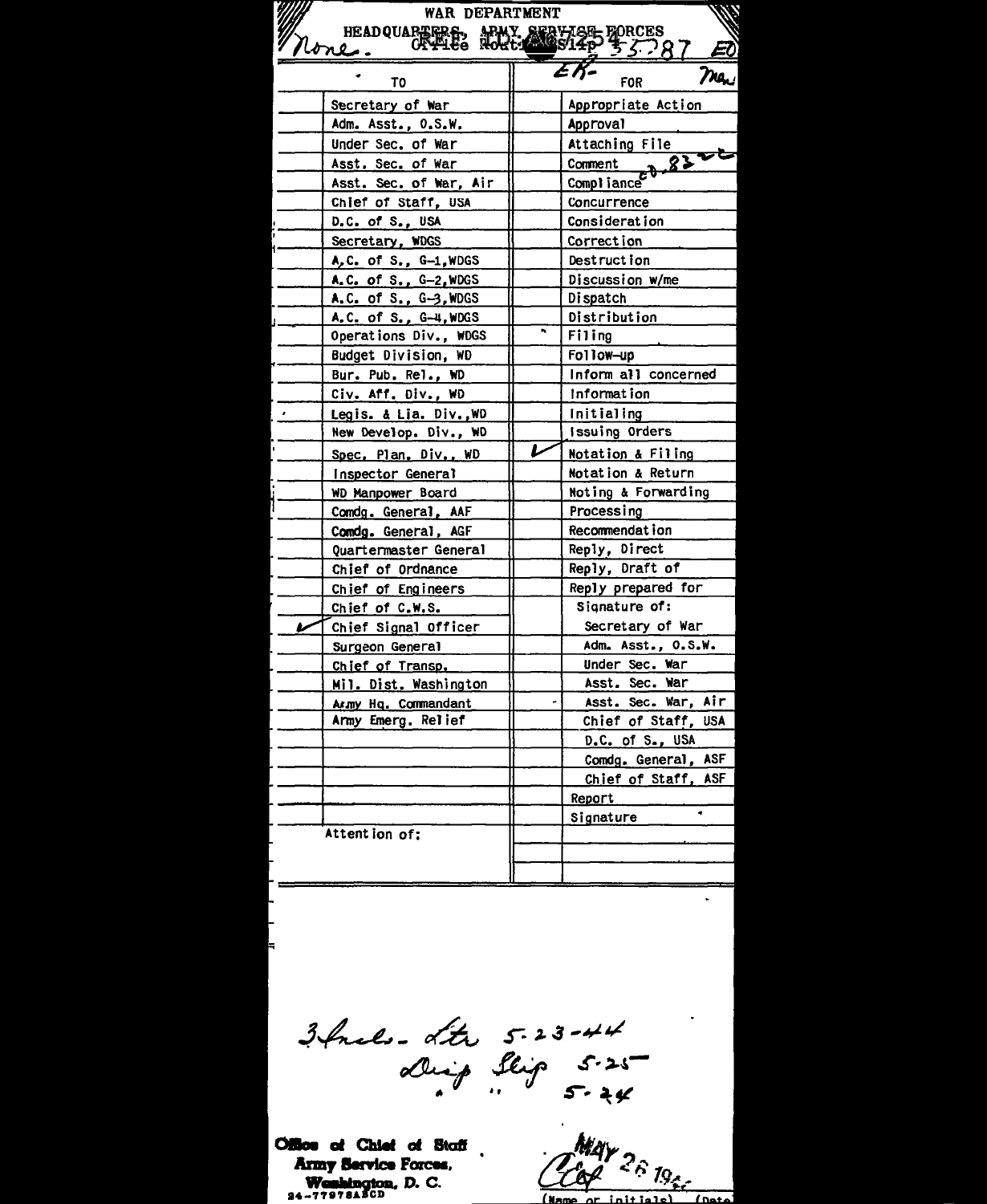| WAR DEPARTMENT<br>HEADQUARTERS ARMY SERVICE FORCES 254 |                                     |
|--------------------------------------------------------|-------------------------------------|
| TO                                                     | <b>FOR</b>                          |
| Comdg. General, ASF                                    | Appropriate Action                  |
| A.D.C. to C.G., ASF                                    | Approval                            |
| Chief of Staff, ASF                                    | Attaching File                      |
| Asst. to C/S, ASF                                      | Comment                             |
| Dir. Plans & Oper.                                     | Compliance                          |
| Planning Div.                                          | Concurrence                         |
| Mobilization Div.                                      | Consideration                       |
| Demobilization Br.                                     | <b>Correction</b>                   |
| Control Division                                       | Destruction                         |
| Dep. C/S, Serv. Comm.                                  | Discussion w/me                     |
| Prov. Marshal Gen.                                     | Dispatch                            |
| Intelligence Div.                                      | Distribution                        |
| Nat'l. Guard Bureau                                    | F111ng                              |
| Dir. of Personnel                                      | Follow-up                           |
| Military Pers. Div.                                    | Inform all concerned                |
| Industrial Pers. Div.                                  | Information                         |
| Spec. Services Div.                                    | Initialing                          |
| Morale Services Div.<br>Pers. Affairs Div.             | Issuing Orders<br>Notation & Filing |
|                                                        | Notation & Return                   |
| Officer Proc. Serv.                                    | Noting & Forwarding                 |
| Chief of Chaplains<br>R.O.T.C. & Res. Aff.             | Processing                          |
| Dir. Military Training                                 | Recommendat ion                     |
| Army Spec. Trng. Div.                                  | Reply, Direct                       |
| Military Trng. Div.                                    | Reply, Draft of                     |
| Director of Supply                                     | Reply Prepared for                  |
| Stock Control Div                                      | Signature of:                       |
| Storage Division                                       | Secretary of War                    |
| Maintenance Div.                                       | Adm. Asst., 0.S.W.                  |
| Director of Materiel                                   | Under Sec. War                      |
| Purchases Div.                                         | Asst. Sec. War                      |
| Production Div.                                        | Asst. Sec. War, Air                 |
| Requirements Div.                                      | Chief of Staff, USA                 |
| International Div.                                     | D.C. of S., USA                     |
| Renegotiation Div.                                     | ASF<br>Comdg. General,              |
| Readjustment Div.                                      | Chief of Staff,<br>ASF              |
| Fiscal Director                                        | Report                              |
| Adjutant General                                       | Signature                           |
| Judge Advocate General                                 |                                     |
|                                                        |                                     |
|                                                        |                                     |
| Attention of:                                          |                                     |
| 17                                                     |                                     |
|                                                        |                                     |

Office of Chief of Staff<br>Army Service Forces.<br>Workington, D. C.<br>24-779784860-6K

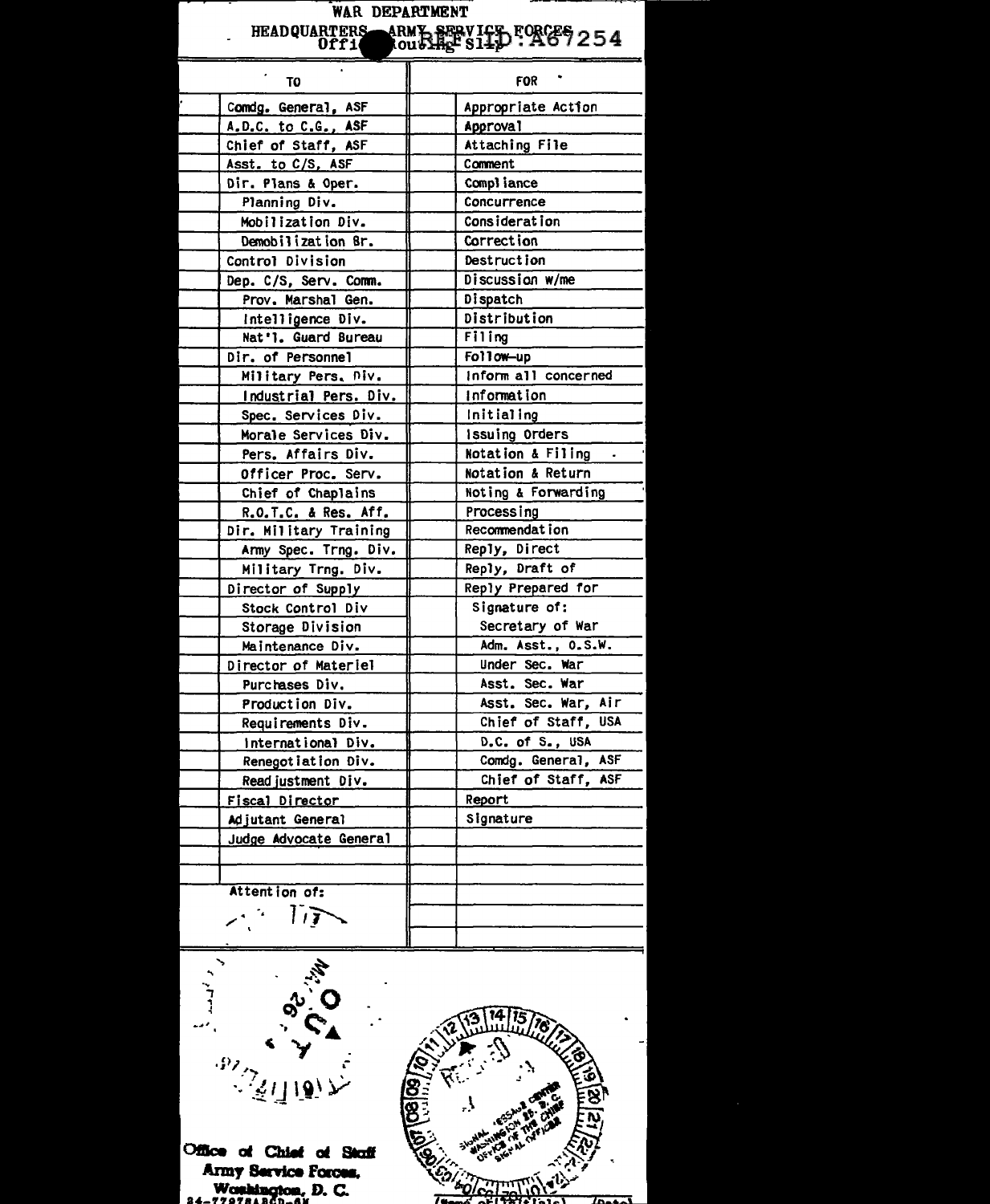REE ID:A67254 **WAR DEPARTMENT** OFFICE, SECRETARY, GENERAL STAFF **68-888-69 DISPOSITION SIAP**  $T_{\mathbf{A}}$ LLT 899.45 S To No.  $A, C, \omega, B, C, 1, \ldots$ A. C. of B., G-2. <u> Elizabeth Carl</u> A. C. of S., G. L. 4, 2000, 2000, 2000  $\sim$  $A, C, of S., W, P, D, \ldots$ <u> Elizabeth Component</u> Legislative and Liabour Division...... C. G. Services of Supply. 2000. Bureau of Public Relations ............. Coordination & Record Section.......  $\circ \circ \circ \dots$  $F_0r$ -Gatormation. Prep. of reply. .......... Signature. Necessary action. ... Direct reply. Preparation of study.  $\mathcal{L}$  Note and file. Note and foreword. Remark or recommendation, ...... File.  $\Box$  D. C. of S. ... Comment or concurrence. motation of Sec. War. ... Inviting attention direction By direction of  $D, C, o(p)$ : **DELIVER HUNDE Geboral Statt** WAR DEPARTMENT Secretary. Genaral Staff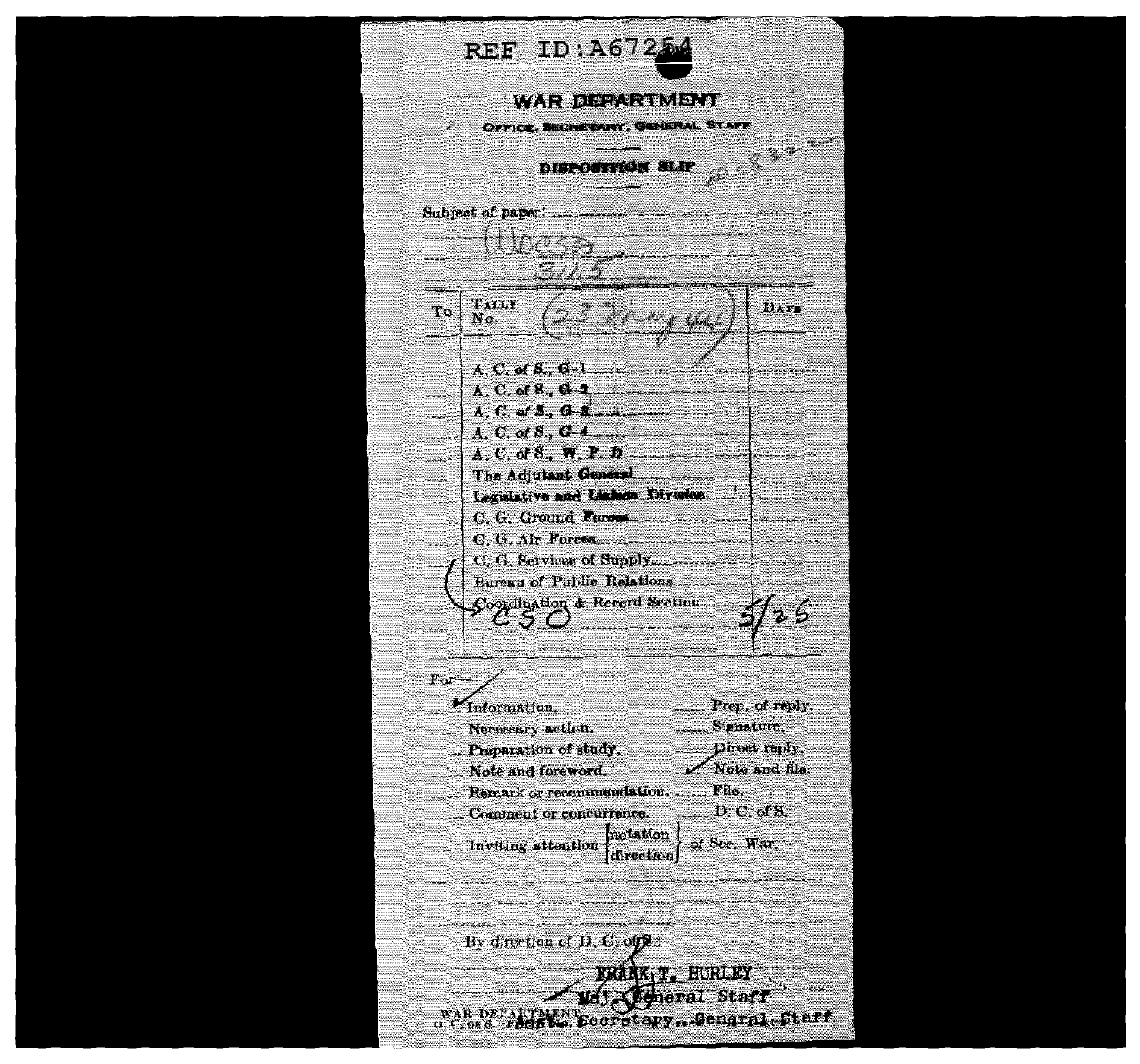| REF ID:A67254<br>DO NOT DETACH T<br>Star                                          |                                                      |  |
|-----------------------------------------------------------------------------------|------------------------------------------------------|--|
| ONCICE OF THE ADMINISTRATIVE ASSISTANT                                            |                                                      |  |
|                                                                                   | $_{\rm 1.34\,ke}$ MAY $2.4$ 1944.                    |  |
| $T_{0}$                                                                           |                                                      |  |
|                                                                                   |                                                      |  |
| Asst. Sec. of War                                                                 | Ordnance, Chief of                                   |  |
| Asst. Sec. of War (Air)  Panama Canal                                             |                                                      |  |
|                                                                                   | <b>Personnel</b> , Director of                       |  |
| Army Air Forces                                                                   | <b>Frovost Marshal General</b>                       |  |
| <b>Example 21 Army Service Forces</b>                                             | Public Relations                                     |  |
| . Asst. Admin. Asst.                                                              | Q. M. General                                        |  |
| $C, \& R, \mathbf{Div}.$                                                          |                                                      |  |
| Engineers, Chief of                                                               | <b>V</b> Staff, Chief of                             |  |
| <b>Fiscal Director</b>                                                            | <b>Surgeon General</b>                               |  |
|                                                                                   |                                                      |  |
| $For-$                                                                            |                                                      |  |
| $\nu'$ . Necessary action.                                                        |                                                      |  |
| Direct reply.                                                                     |                                                      |  |
| Necessary action and preparation of reply for signa-<br>ture of Secretary of War. |                                                      |  |
| ture of Administrative Assistant.                                                 | Necessary action and preparation of reply for signa- |  |
| Remarks and recommendation.                                                       |                                                      |  |
| Memorandum for Sec. of War or Administrative Asst.                                |                                                      |  |
| Investigation and report.                                                         |                                                      |  |
| Notation and filing.                                                              |                                                      |  |
| Noted by Sec. of War or Administrative Asst. and<br>returned for filing,          |                                                      |  |
| Previous papers.                                                                  | <b>JOURDEN ATION</b>                                 |  |
| Mark "Personal attention of                                                       | a.<br><b>Son-of-Administ</b>                         |  |
| Correction.                                                                       |                                                      |  |
| <b>Remarks:</b>                                                                   |                                                      |  |
|                                                                                   |                                                      |  |
|                                                                                   |                                                      |  |
|                                                                                   |                                                      |  |
| By direction of the Secretary of War:                                             |                                                      |  |
|                                                                                   | JOHN W. MARTYN,<br>Administrative Assistant.         |  |
| Form No. 2                                                                        |                                                      |  |
| U. S. GOVERNMENT PRINTING OFFICE                                                  | 16 12043-3                                           |  |